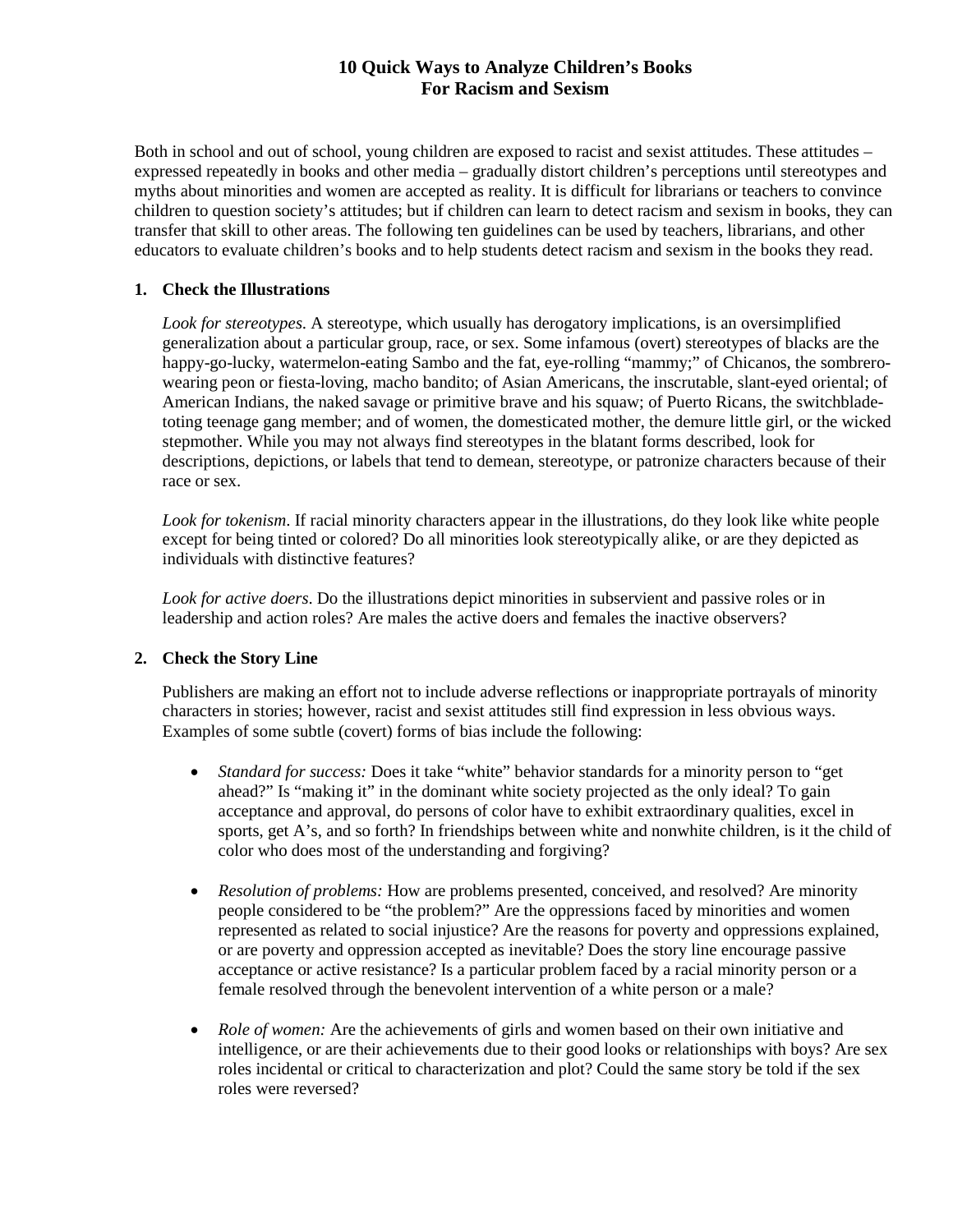10 Quick Ways to Analyze Children's Books for Racism and Sexism Page 2

#### **3. Look at the Life-Styles**

Are minority persons and their settings depicted in ways that contrast unfavorably with the unstated norm of white middle-class suburbia? If the minority group in question is depicted as "different," are negative value judgments implied? Are minorities depicted exclusively in ghettos, barrios, or migrant camps? If the illustrations and text depict other cultures, do they go beyond oversimplifications and offer genuine insights into other life-styles? Look for inaccuracies and inappropriateness in the depictions of other cultures. Watch for instances of the "quaint-natives-in costume" syndrome, which is noticeable in areas such as clothing, customs, behaviors, and personality traits.

#### **4. Weigh the Relationships Among People**

Do white people in the story possess the power, take the leadership, and make the important decisions? Do racial minorities and females of all races primarily function in supporting roles?

How are family relationships depicted? In black families is the mother always dominant? In Hispanic families are there always many children? If the family is separated, are social conditions – unemployment and poverty, for example – cited as reasons for the separation?

Are both sexes portrayed in nurturing roles with their families?

#### **5. Note the Heroes**

For many years books showed only "safe" minority heroes – those who avoided serious conflict with the white establishment. Today, minority groups insist on the right to define their own heroes (of both sexes) based on their own concepts and struggle for justice.

When minority heroes do appear, are they admired for the same qualities that have made white heroes famous or because what they have done has benefited white people? Ask this question: "Whose interest is a particular hero serving?"

### **6. Consider the Effects on a Child's Self-Image**

Are norms established that limit any child's aspiration and self-concept? What effect can it have on black children to be continually bombarded with images of the color white as the ultimate in beauty, cleanliness, and virtue and the color black as evil, dirty, and menacing? Does the book counteract or reinforce this positive association with the color white and negative association with the color black?

What happens to a girl's self-image when she reads that boys perform all brave and important deeds? What is the effect on a girl's self-esteem if she is not fair of skin and slim of body?

In a particular story is there one or more persons with whom a minority child can readily and positively identify?

### **7. Check Out the Author's Perspective**

No author can be entirely objective. All authors write from a cultural as well as personal context. In the past, children's books were written by members of the middle class. Consequently, a single ethnocentric perspective has dominated children's literature in the United States. Read carefully any book in question to determine whether the author's perspective substantially weakens or strengthens the value of his or her written work. Is the perspective patriarchal or feminist? Is it solely Eurocentric, or are minority cultural perspectives respected?